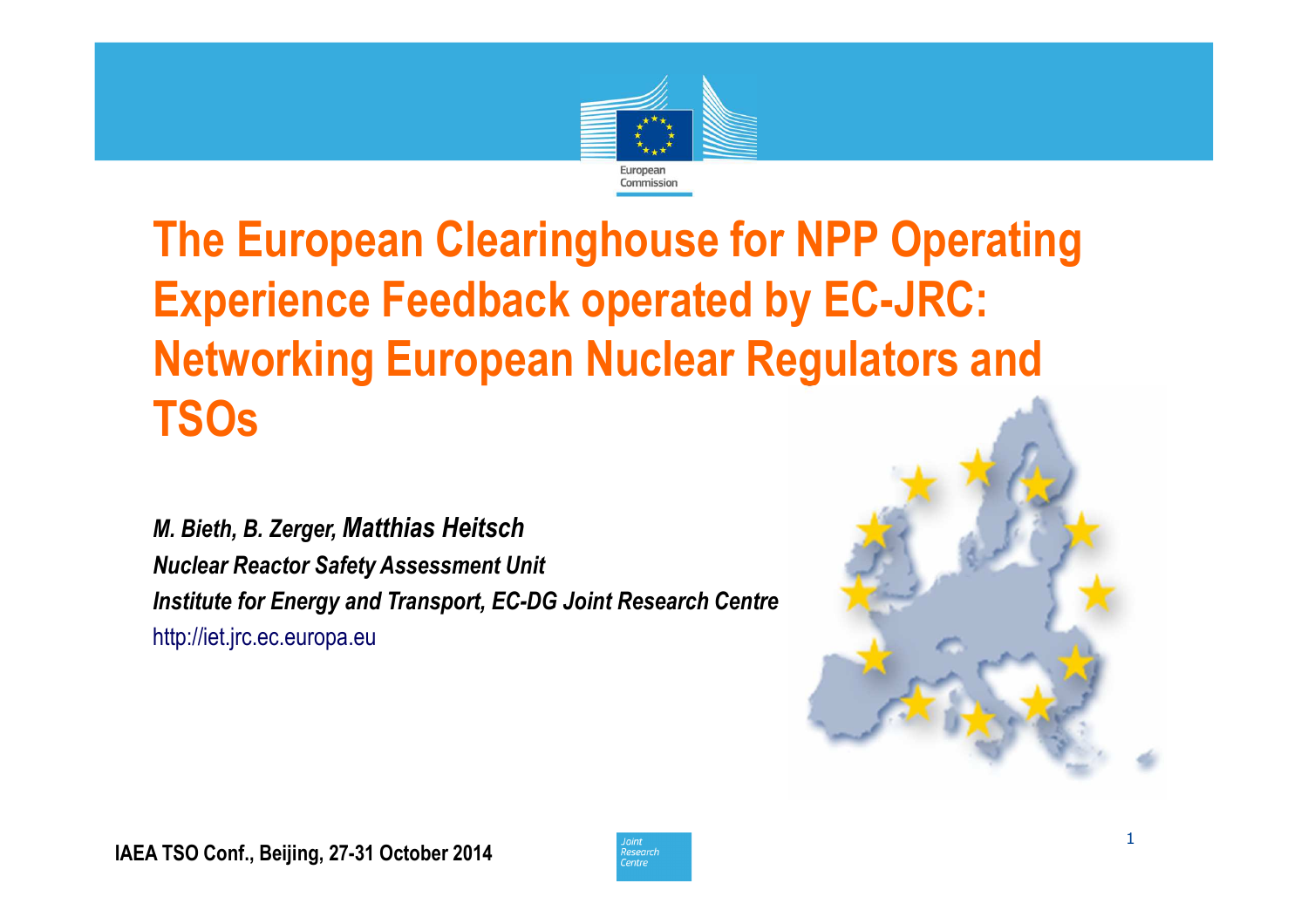

# **Outline**

- $\bullet$  Background information on European Commission and JRC;
- $\bullet$ What is the Clearinghouse?
- $\bullet$ The objectives and working scope;
- $\bullet$ The activities of Clearinghouse project;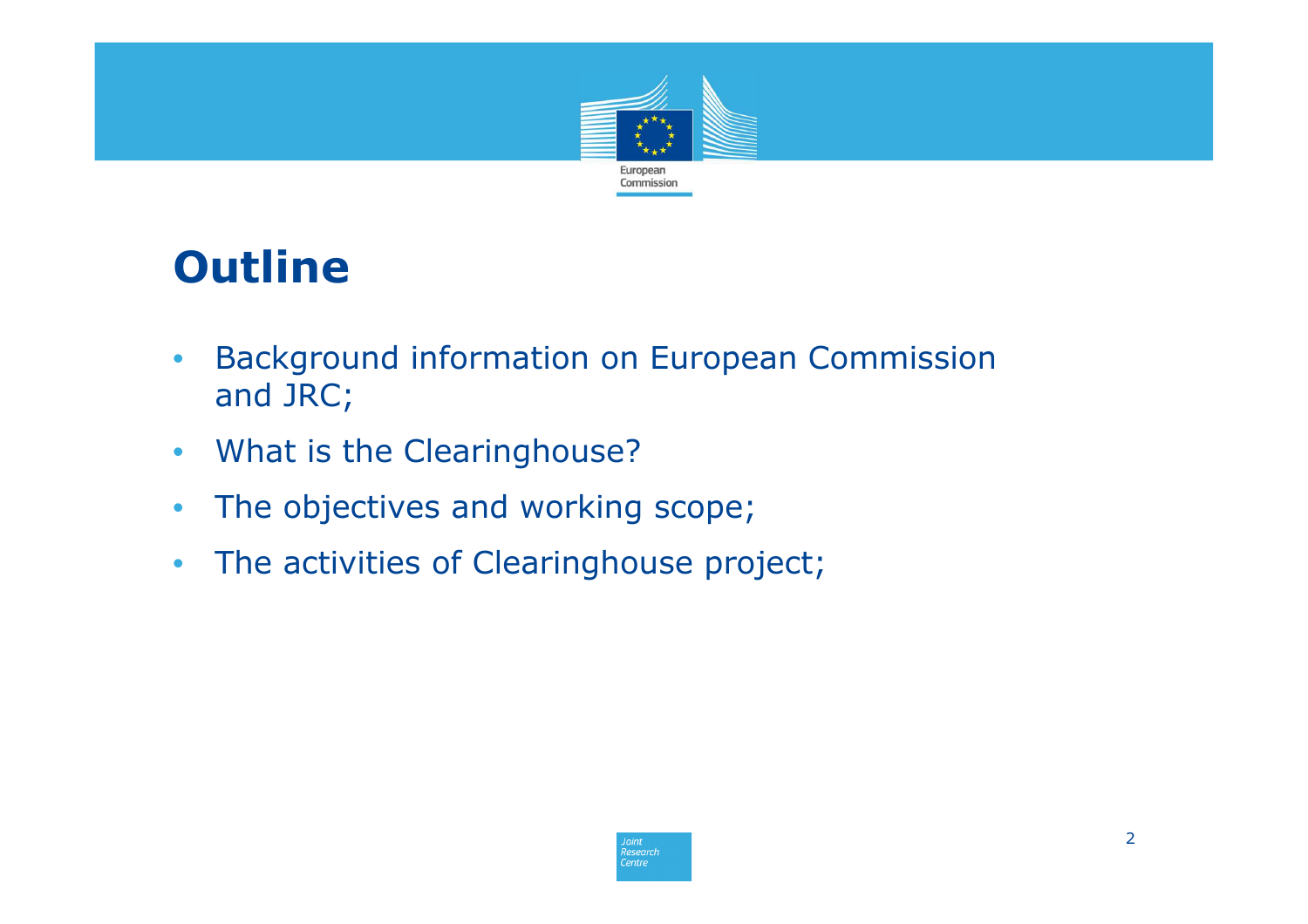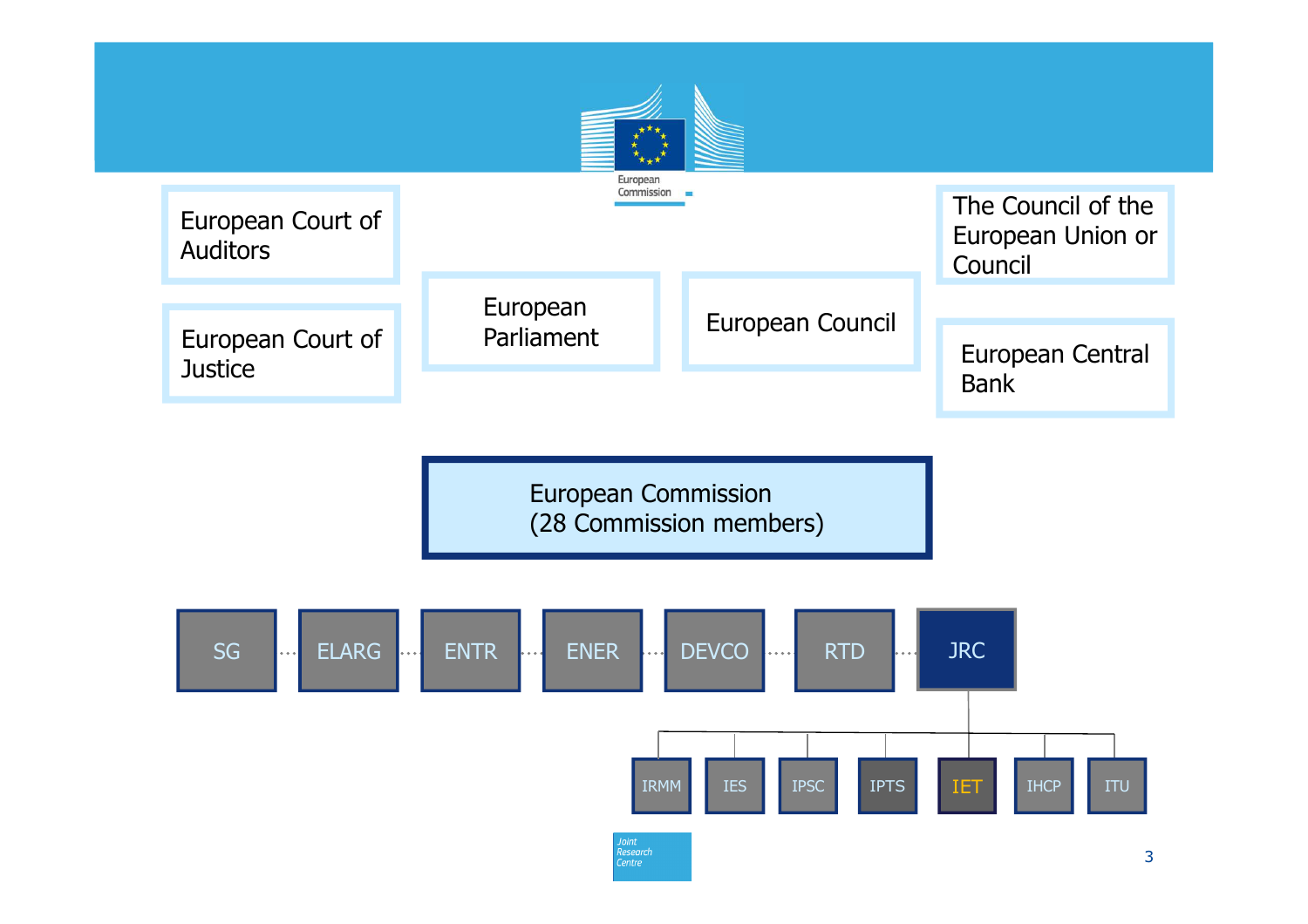# European Commission

?esearch **Centre** 

### **JRC current Structure**



IET - Petten The Netherlands and Ispra Institute for Energy and Transport



IRMM - Geel Belgium Institute for Reference Materials and Measurements



ITU - Karlsruhe Germany and Ispra<br>Institute for Transuranium Elemente Institute for Transuranium Elements



IPSC - Ispra Italy Institute for the Protection and Security of the CitizenIHCP - Ispra Italy Institute for Health and Consumer ProtectionIES - Ispra Italy

Institute for Environment and Sustainability



IPTS - Seville Spain Institute for Prospective Technological Studies

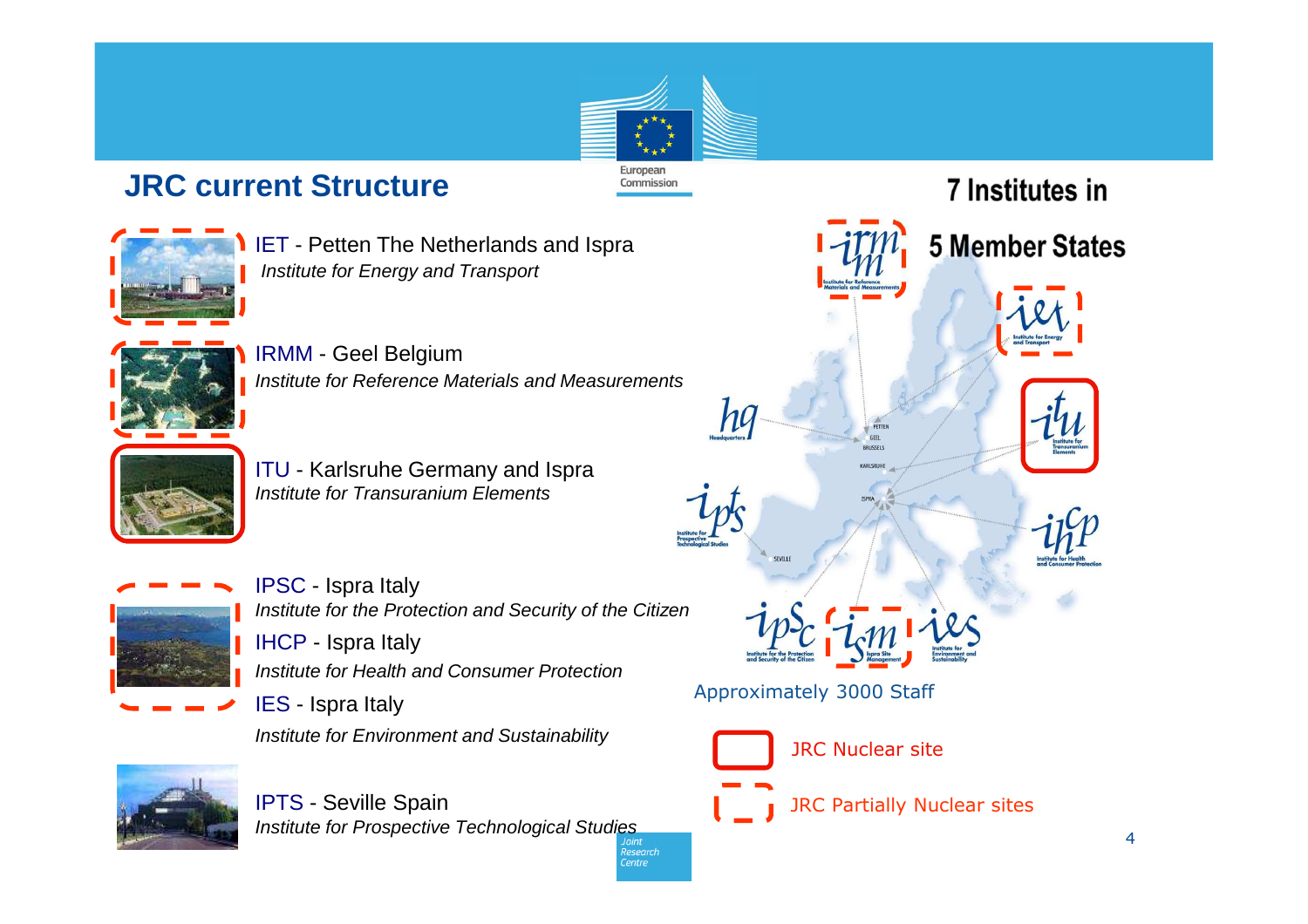

# **Nuclear reactor safety assessment**

- $\frac{1}{2}$  *Clearinghouse for NPP Operating Experience Feedback*
- **Example 20 Nuclear Reactor Severe Accident Analysis and Modelling Analysis and Modelling**
- Scientific support to the **EU nuclear**<br>**Safety policies** (DEVCO, ELABC **safety policies** (DEVCO, ELARG, ENER)
- **Reactor Safety assessment** in the **frame of Generation IV** Internations frame of **Generation IV** International Forum



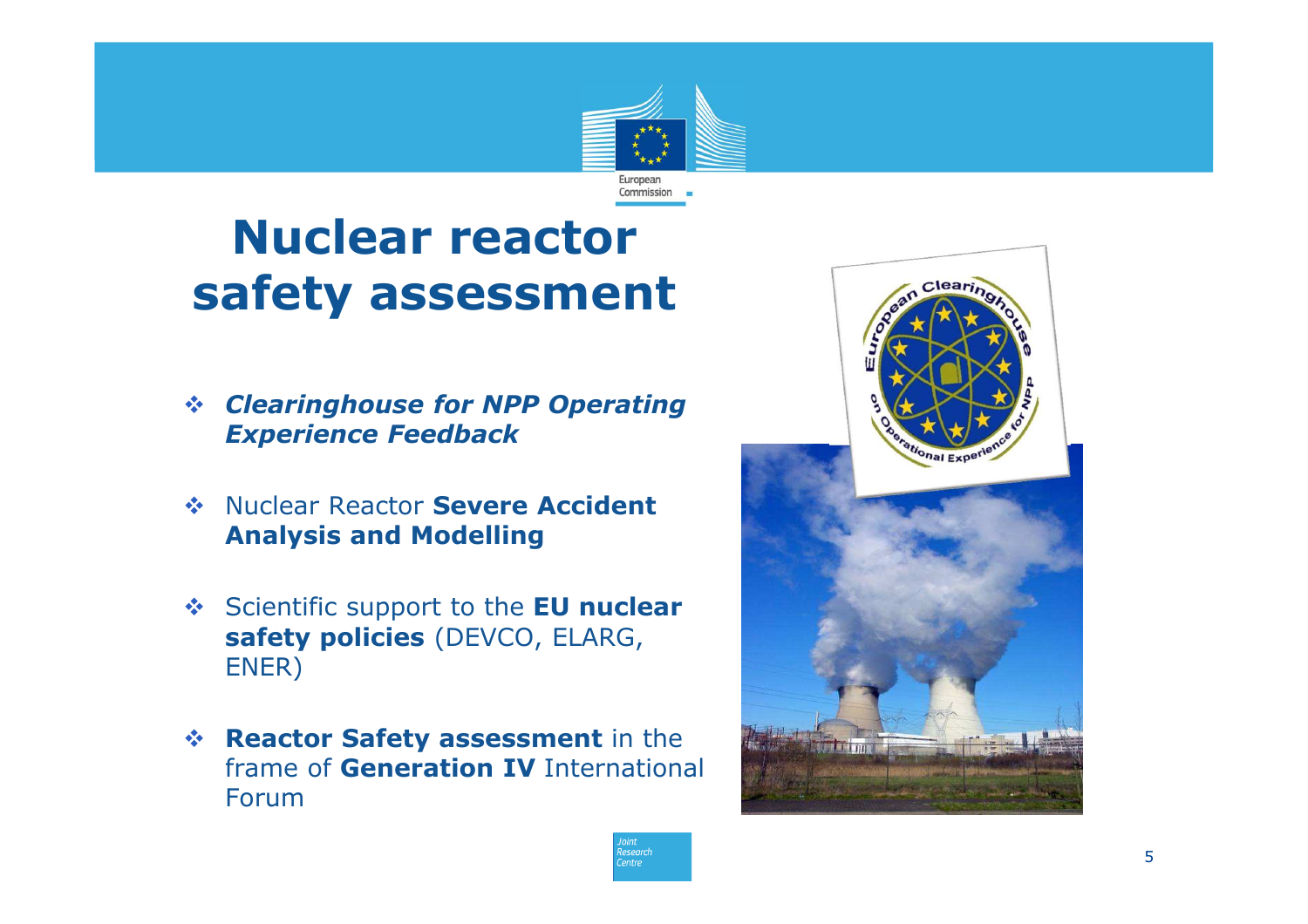

# **What is the EU Clearinghouse?**

- $\bullet$  The EU Clearinghouse on Operating Experience for Nuclear Power Plants is a centralised European initiative at service for the nuclear safety authorities in EU Member States;
- $\bullet$  It is meant to improve the use of operating experience from nuclear power plants;
- $\bullet$ Created in 2008 with 7 participating Member States.

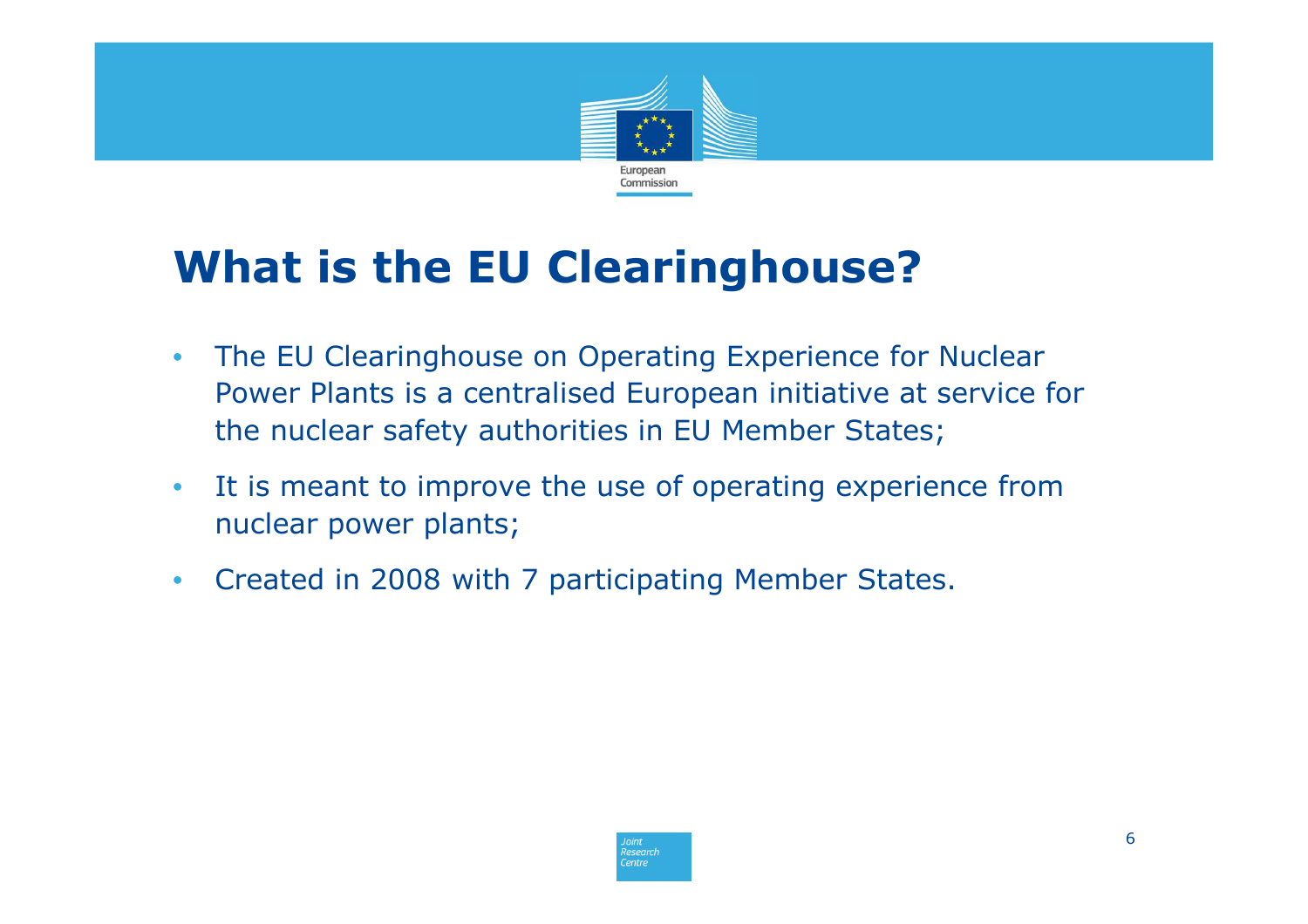

# **Objectives and working scope**

- Strengthening co-operation between European safety authorities,<br>Technical Suppert Organizations (TSO) and the international OFF Technical Support Organizations (TSO) and the international OEF community;
- Establishment of European best-practices for assessment of approximation events in NPPs: operating events in NPPs;
- Coordination of OEF activities and maintenance of effective communication between experts from European regulatory authorities and others;
- Strengthening European resources in operating experience;
- Support for the long-term EU research and policy needs on NPP Operating Experience Feedback;

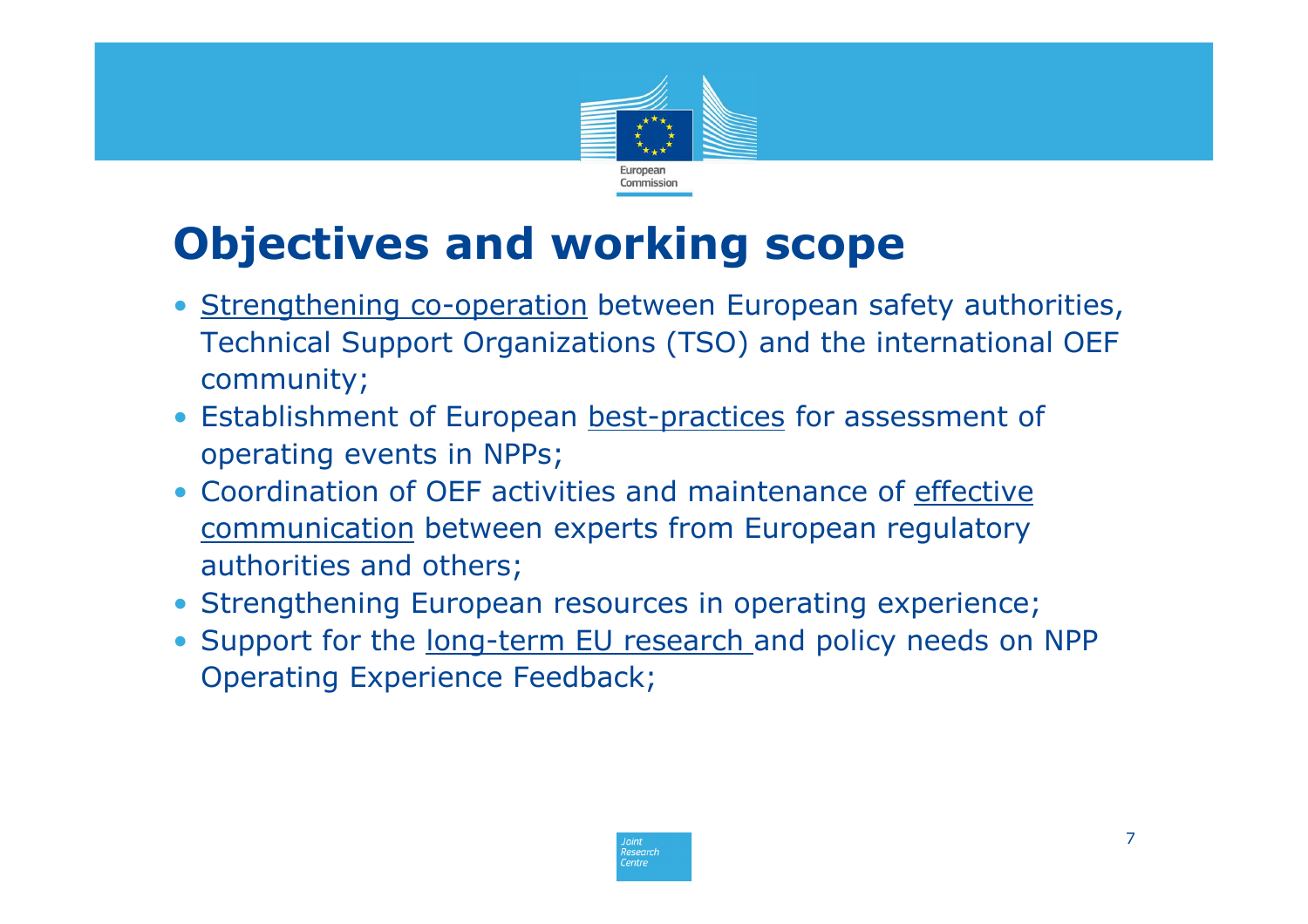

# **Objectives and working scope (cont'd)**

- Fostering the **collection of operating experience** from European nuclear regulators or operators;
- Distributing selected events to appropriate professional groups in Europe for detailed event analyses;
- Evaluating the IRS reports and alerting the national regulatory bodies on the most relevant events and significant corrective actions implemented;
- Providing topical studies of events with similar features or causes, conducting precursor studies of events at selected European nuclear power plants, facilitating trend analyses to enable better understanding.

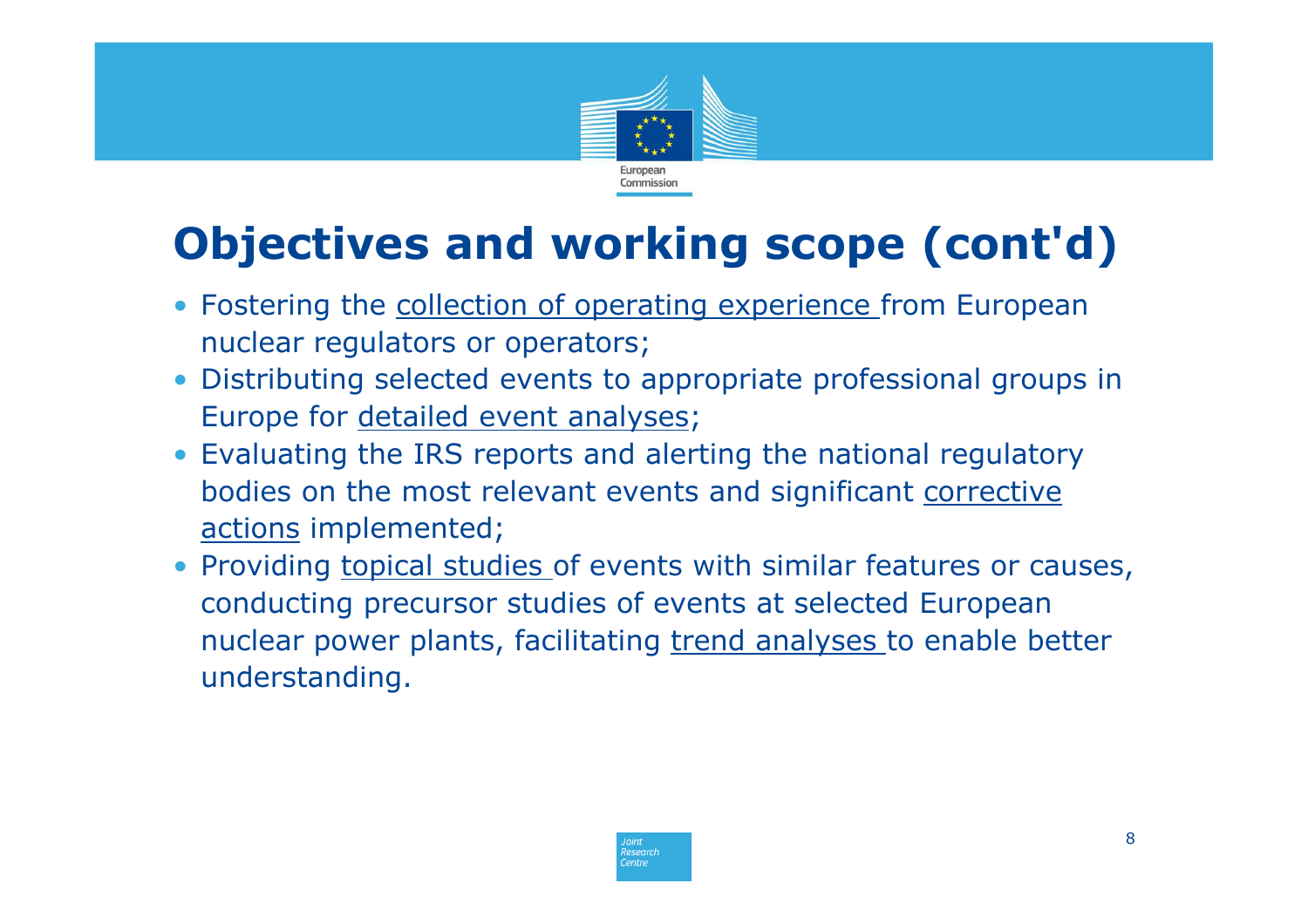



- All nuclear regulators of EU Member States having NPPs and Switzerland are now participating in the European Clearinghouse;
- The Polish nuclear safety authority (PAA) has recently joined the Clearinghouse.

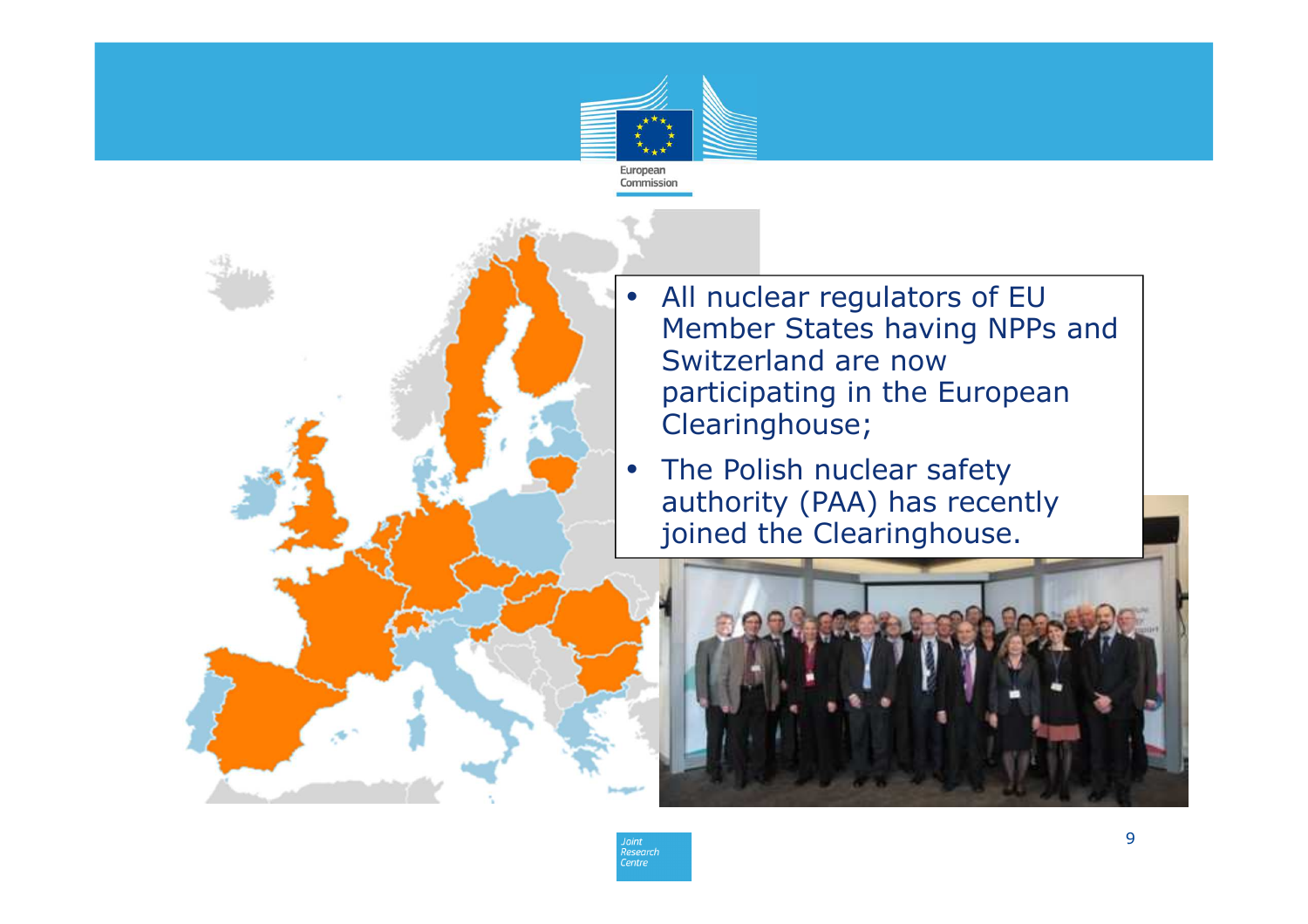

## **Governance of the European Clearinghouse**

- Technical Board made of nuclear Safety Authorities, Technical Support Organizations, IAEA, NEA, nuclear industry, EC-JRC and EC-ENER
	- Discussion forum for technical work performed and work programme
- Steering Committee made of nuclear Safety Authorities; EC-JRC to report to the Steering Committee
	- Approbation of the work programme
	- Assessment and approbation of the work performed

**Nuclear Safety Authorities are the customers of the European Clearinghouse: they decide the work to be done / they approve the deliverables**

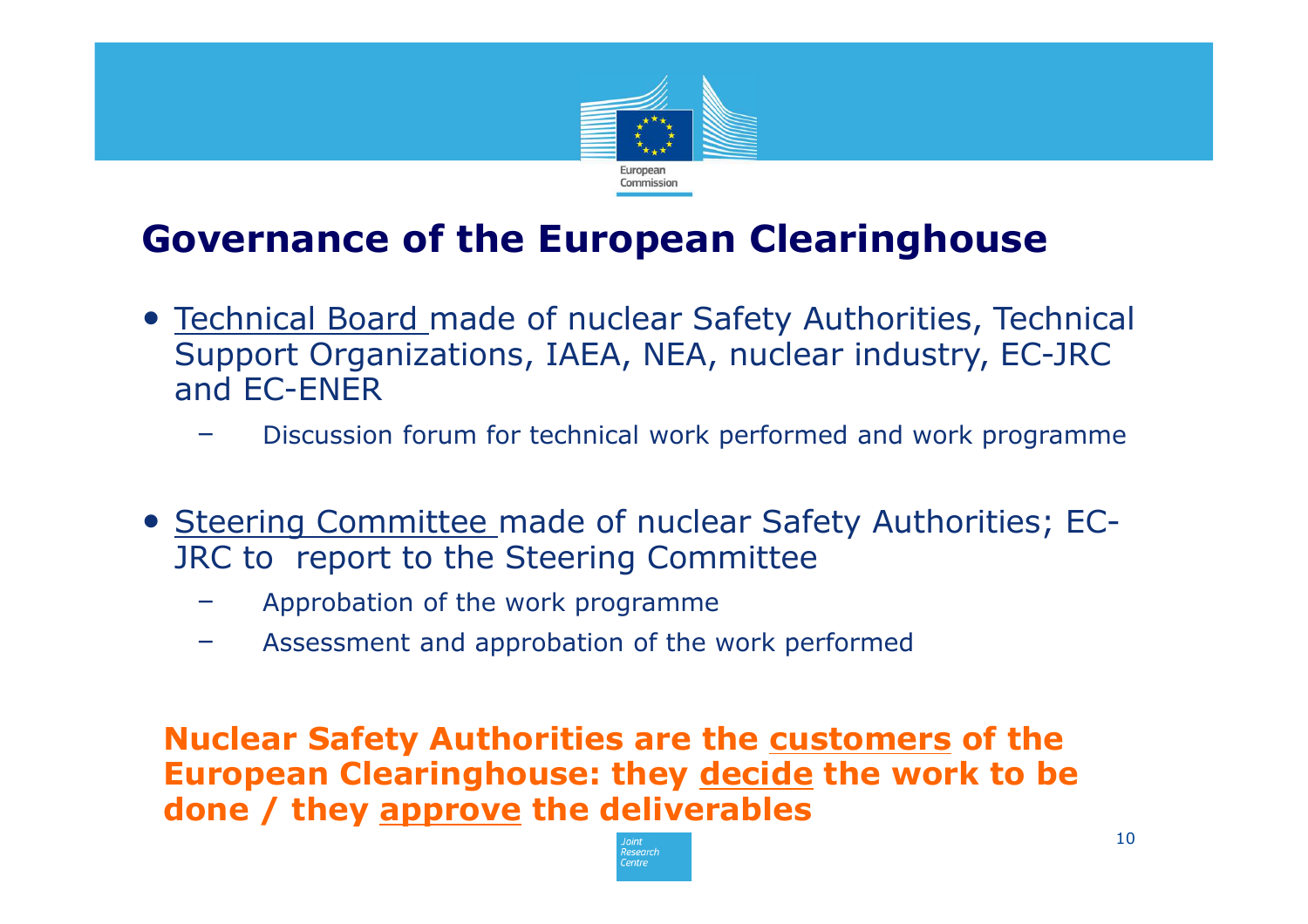

# **Clearinghouse Centralised Office**

- •About 10 colleagues
- $\bullet$ Permanent or temporary staff
- $\bullet$  Background from regulatory bodies, technical support organisations, licensees, nuclear engineering companies, academics

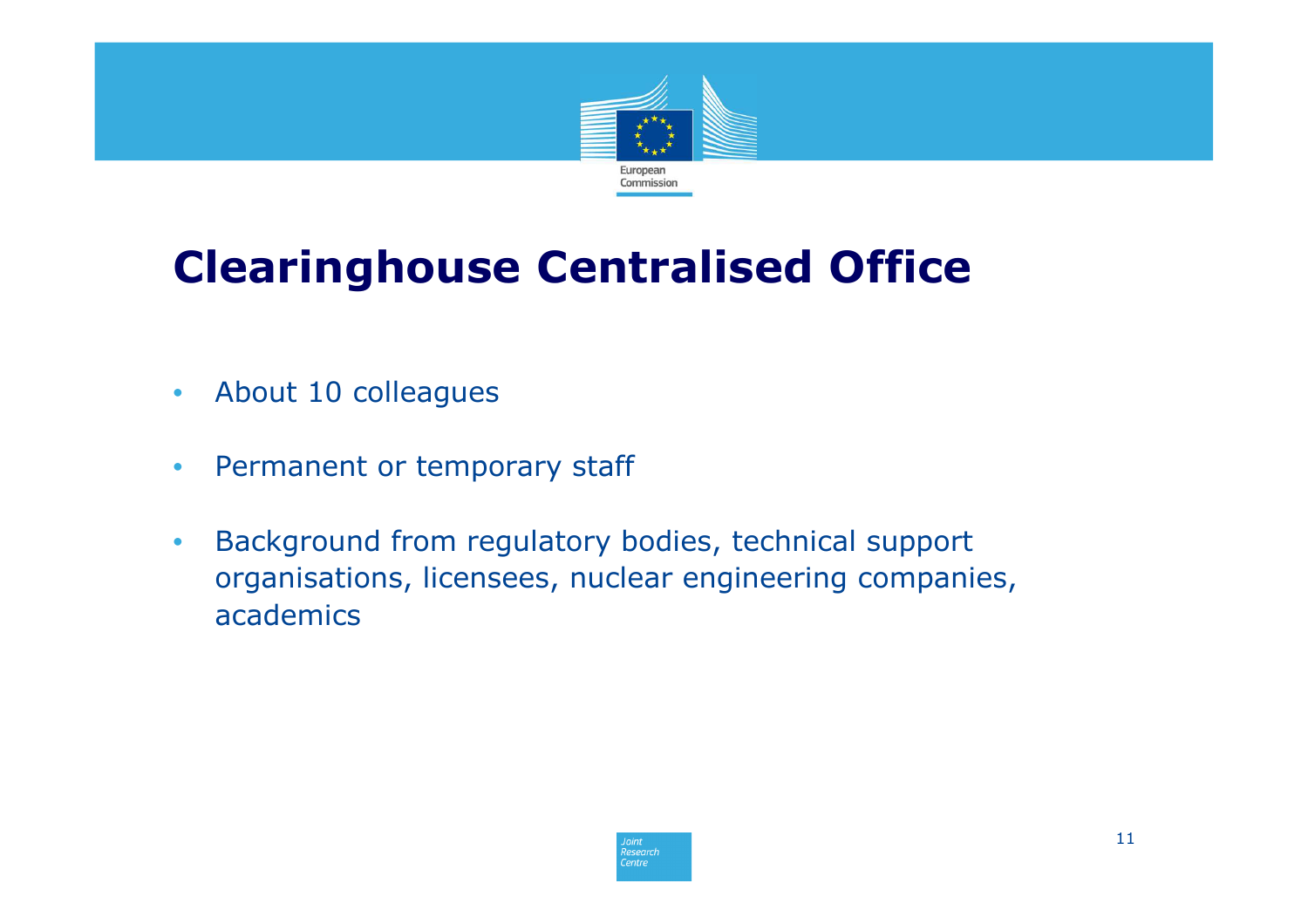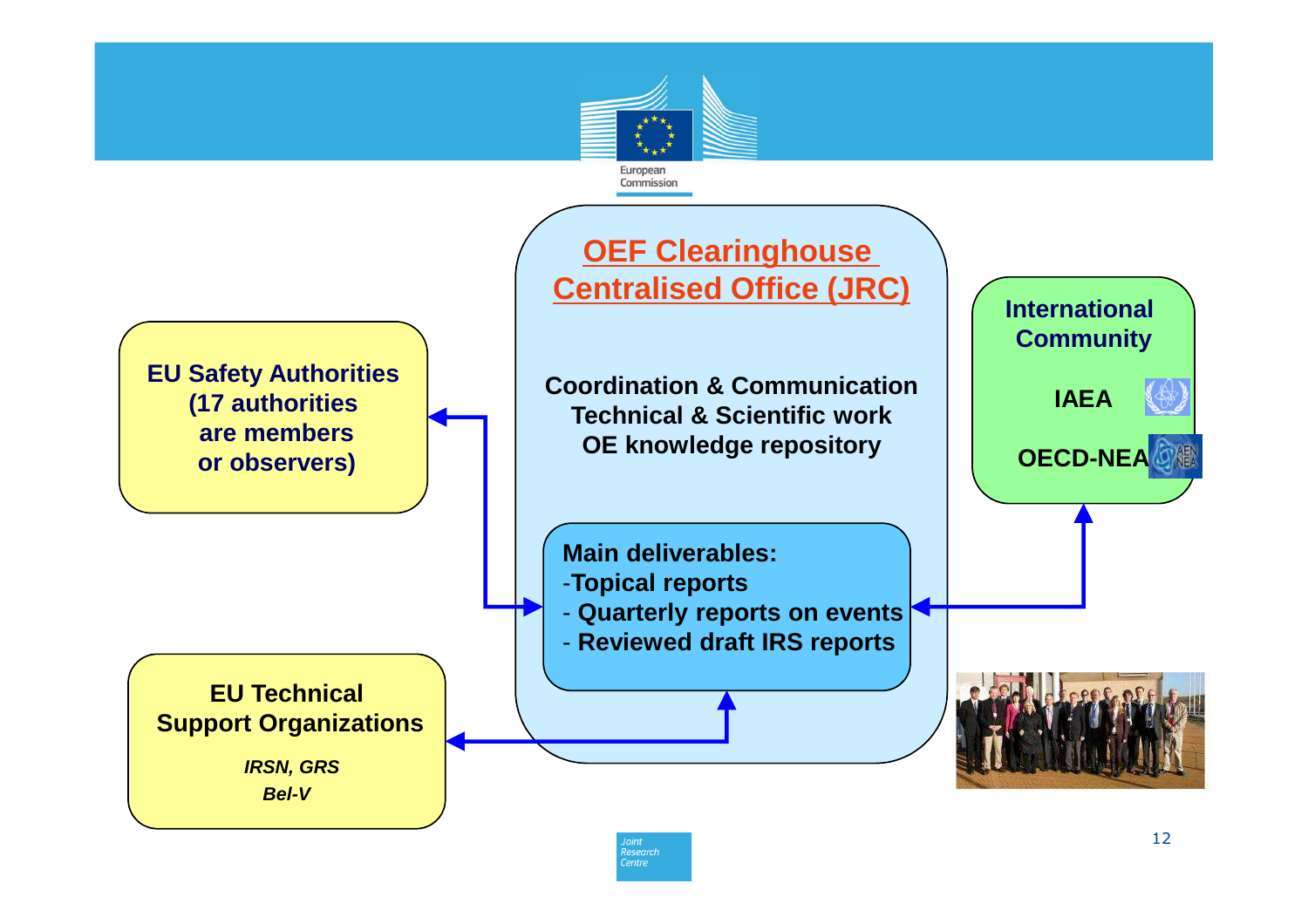

## **What do we do ?**

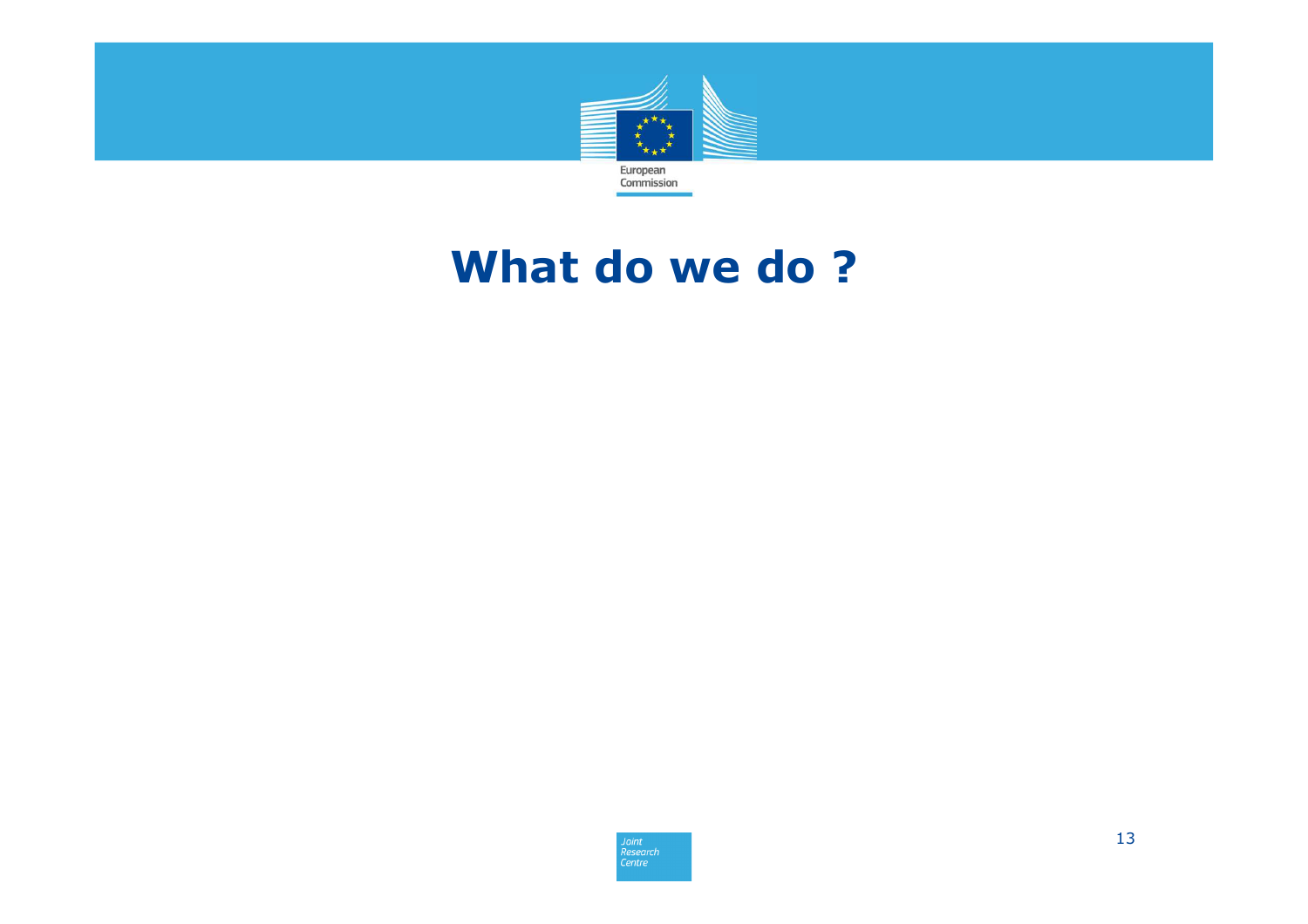

## **European Clearinghouse deliverables**

- • Topical studies (ex: construction experience, events related to ageing, to external hazards..)
	- $\blacktriangleright$ Available on IAEA IRS website (13 to date, 8 on-going)
	- $\blacktriangleright$  For 5 of them, drafted together with IRSN (French events) and GRS (German events) – JRC taking care of IRS and US NRC events
- •Review / draft IRS reports (34 to date)
- • Quarterly newsletters on events worldwide (20 issues, about 900 events shortlisted)
- •Website + database of events (about 52000 events)
- •Root Cause Analysis Training
- • Background research (analysis of Human and Organizational Factors, identification of patterns in databases…)

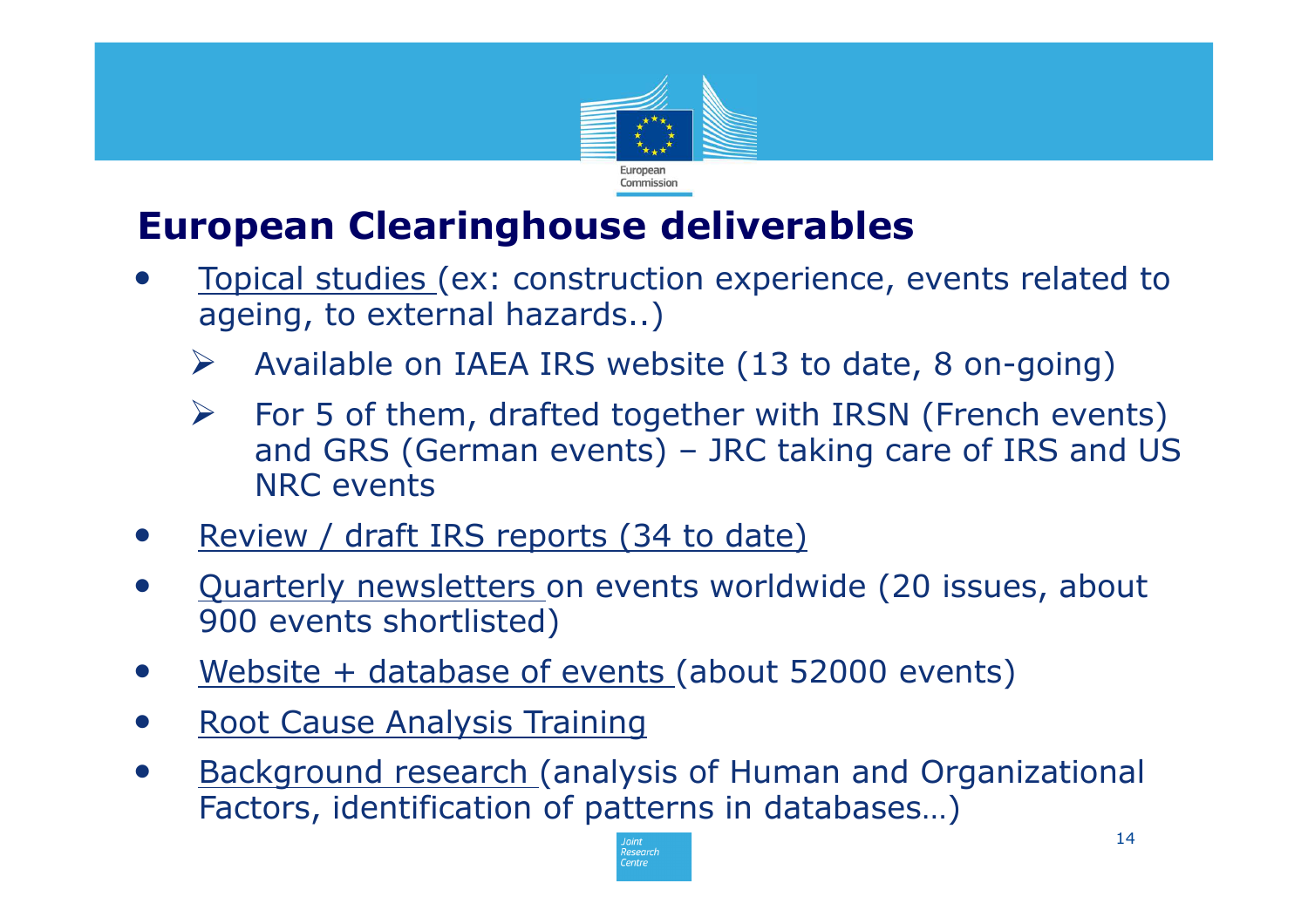

# **Topical studies (1/4)**

Amount of OE information is often too big to find easily relevant and useful data (sometimes over-information of unstructured data).

- • Aim: To perform in-depth analyses of dedicated generic event families, in order to:
	- •Identify the main causes, root causes and contributing factors.
	- $\bullet$ **•** Highlight **generic concrete** lessons learned
	- •Raise **generic concrete** recommendations
	- **"Questions that can be asked by the RBs inspectors"**
- • Origin of data:
	- $\bullet$ Mainly the IRS database and the USNRC Licensee Event Reports;
	- $\bullet$ Support by TSOs on ad hoc basis;
	- •Scientific literature, working files;

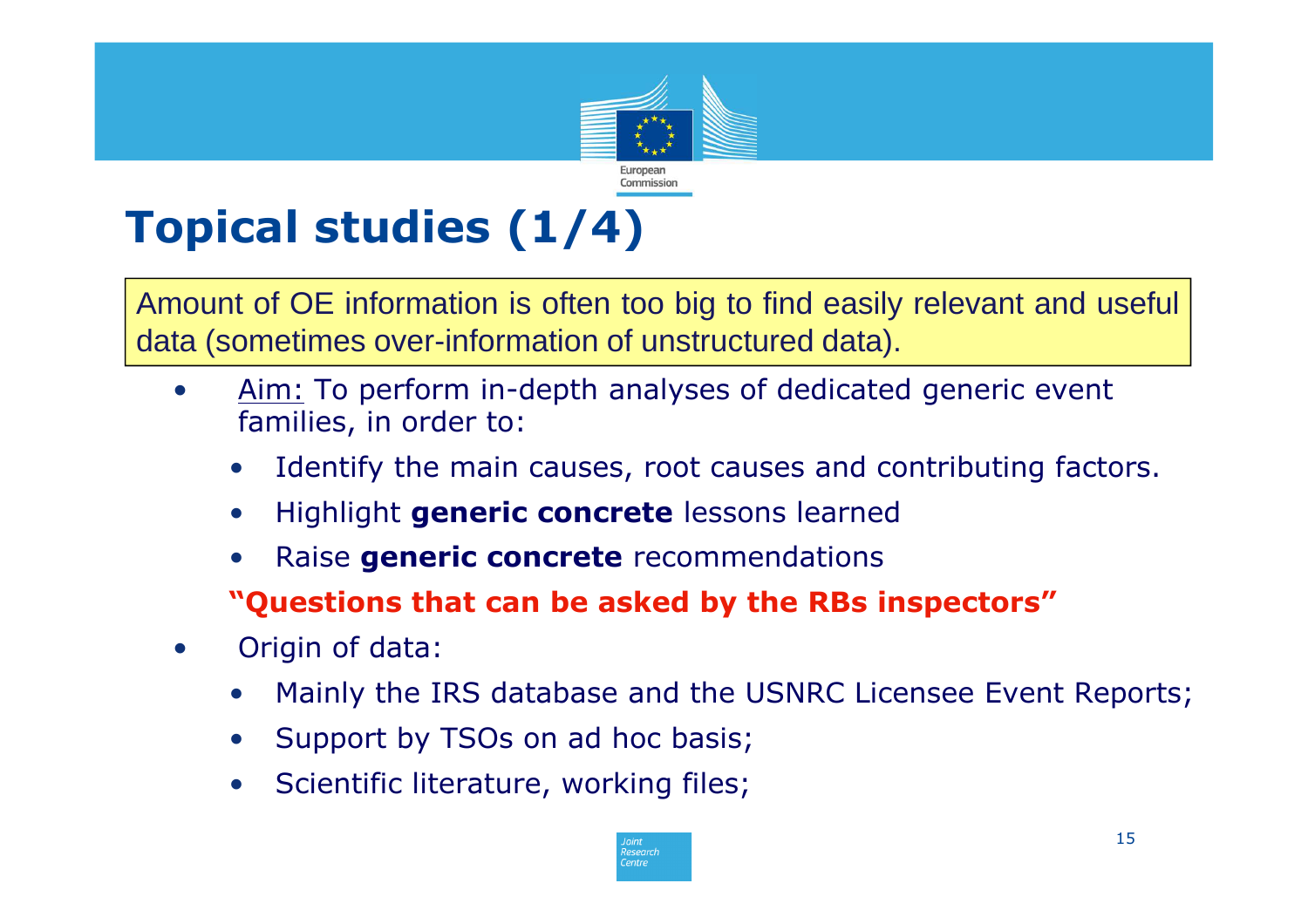#### Commission **Topical studies (2/4)**

## Currently completed

### **2008**

- • 2006 Forsmark 1 event (power supply)
- • 1999 Shika 1 event (criticality)

### **2012**

- •• Ageing
- •Decommissioning
- $\bullet$ External Hazards
- $\bullet$ Modifications
- $\bullet$ Supply of Components

### **2010**

European

- •Construction & Commissioning
- $\bullet$ Fuel
- •**Maintenance**
- • 2008 Olkiluoto 1 & Forsmark 2 events (power supply)

#### **2013**

- •Digital I&C
- •Diesel Generators

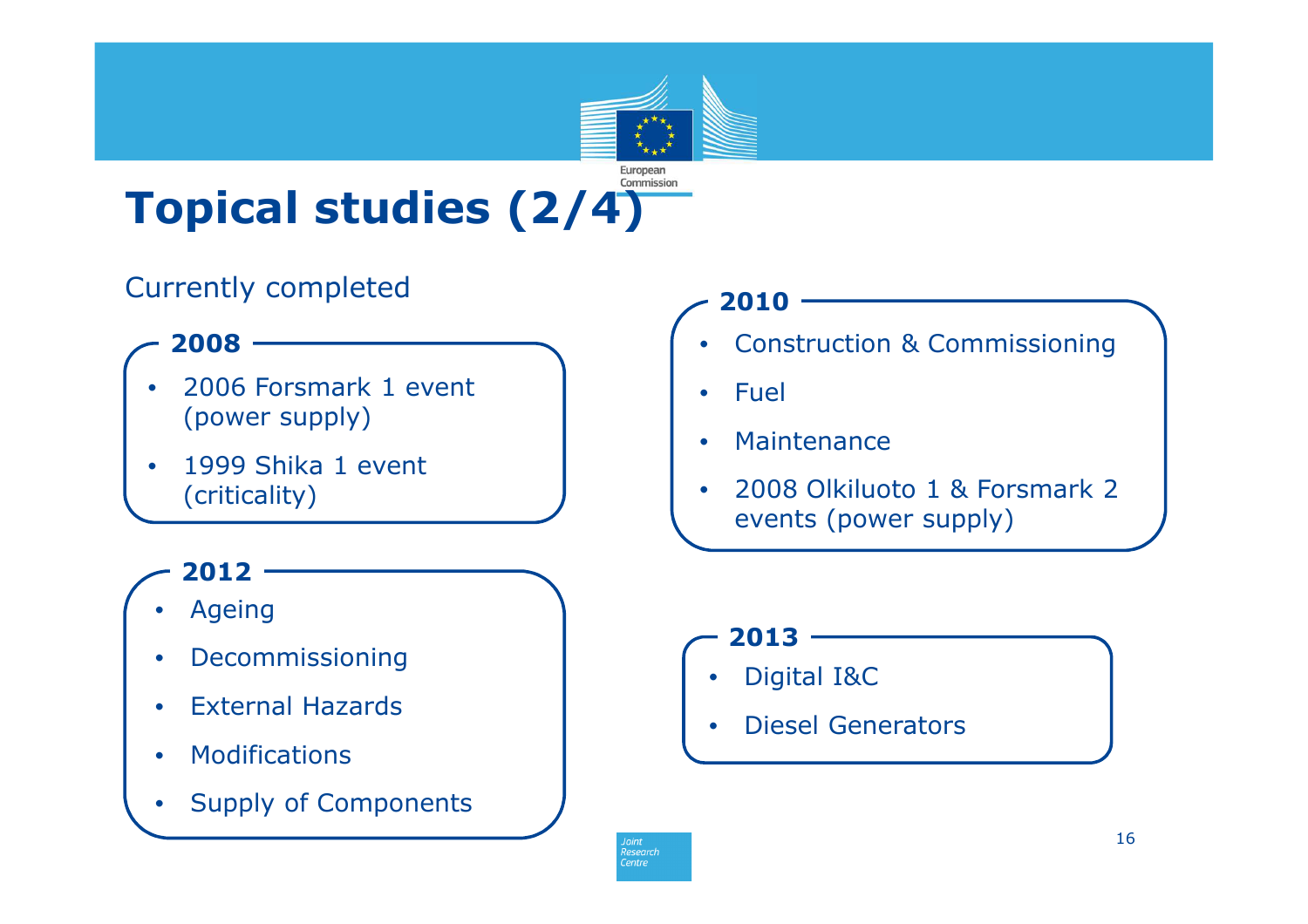## European<br>Commission **Topical studies (3/4)**

### In progress

### **2014**

- • Cracks and Leaks in the RCPB
- •Cooling Chain
- •LOOP/SBO
- •Management deficiencies

### $\bullet$  Shutdown $\bullet$  Maintenance**<sup>2015</sup>**

 $\bullet$ Design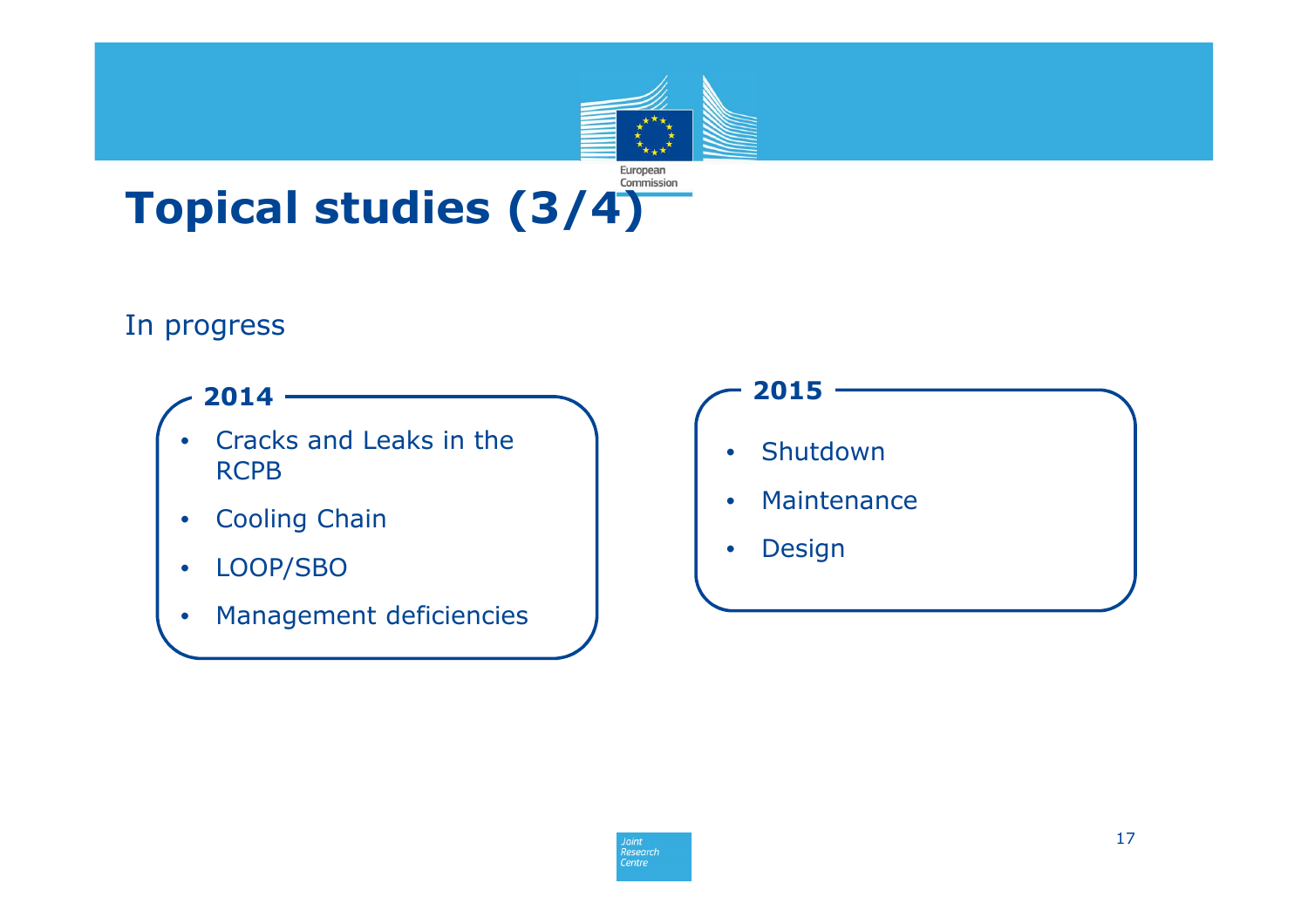# **Topical studies (4/4)**

- • Reports available on the Clearinghouse website (restricted area) and on the **IAEA** IRS website (section "Publications")
- • Concise summaries of topical study reports extracted to facilitate the dissemination of the main messages / lessons learned (accessible through public area of the Clearinghouse website)



European Commission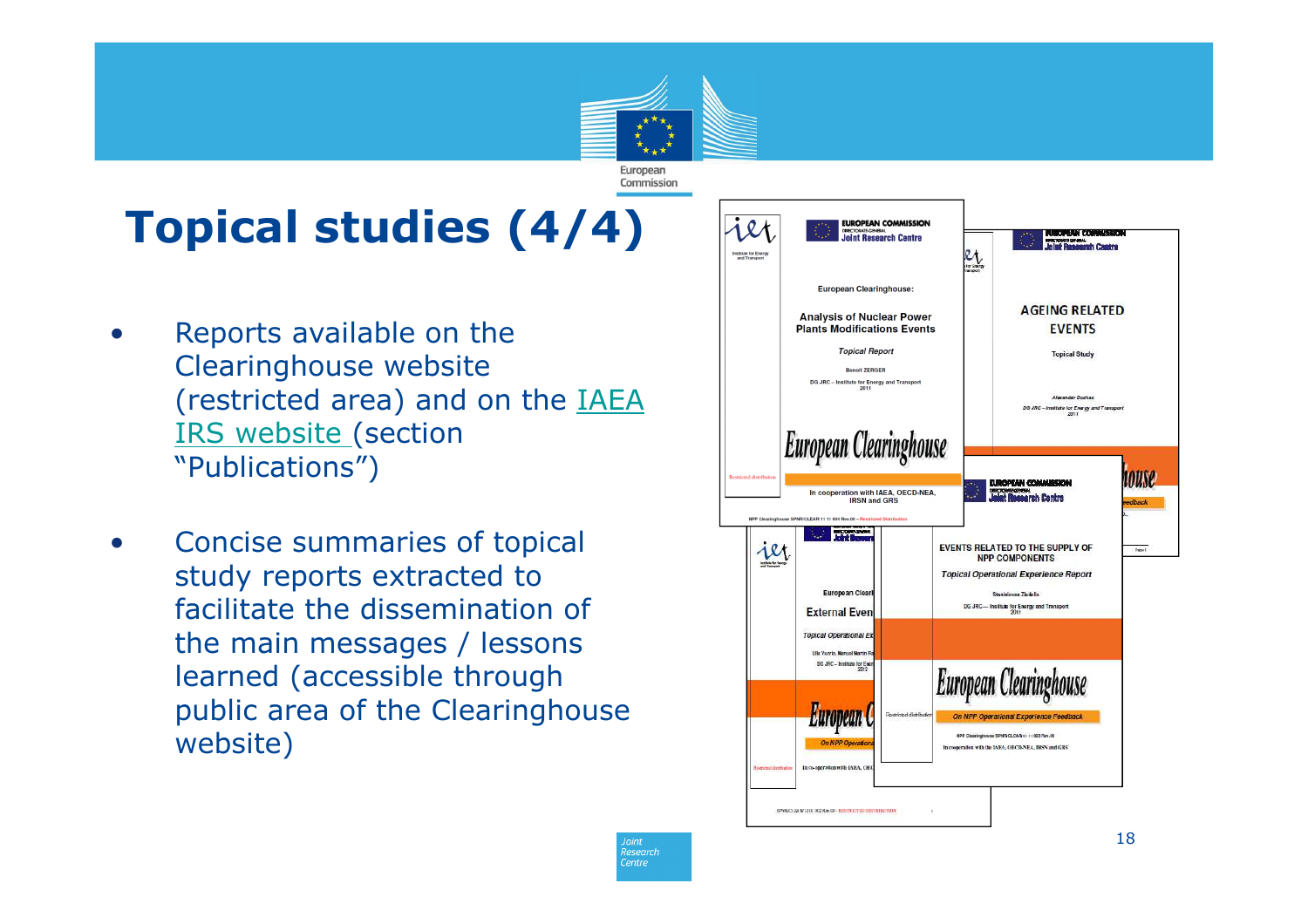





# • **EDGs failures considered:**

- Any mechanical, electrical or I&C failures occurring during a start-up on-demand, operation or surveillance testing;
- Failures related to EDG voltage and frequency control system;
- Failures related to EDG support systems (instrument air, cooling, fuel, exhaust, lubrication, etc.);
- EDG unavailability due to regular maintenance during the outages not considered.

# • **Data sources and screened events:**

- **GRS** databases (VERA) <sup>241</sup> events (time span: 20 years); –
- **IRSN** database (SAPIDE) 255 events (time span: 21 years);<br>- TPS 65 events (time span: 25 years);
- **IRS** <sup>65</sup> events (time span: 25 years); –
- **U.S.NRC** (LERs) <sup>115</sup> events (time span: 23 years).

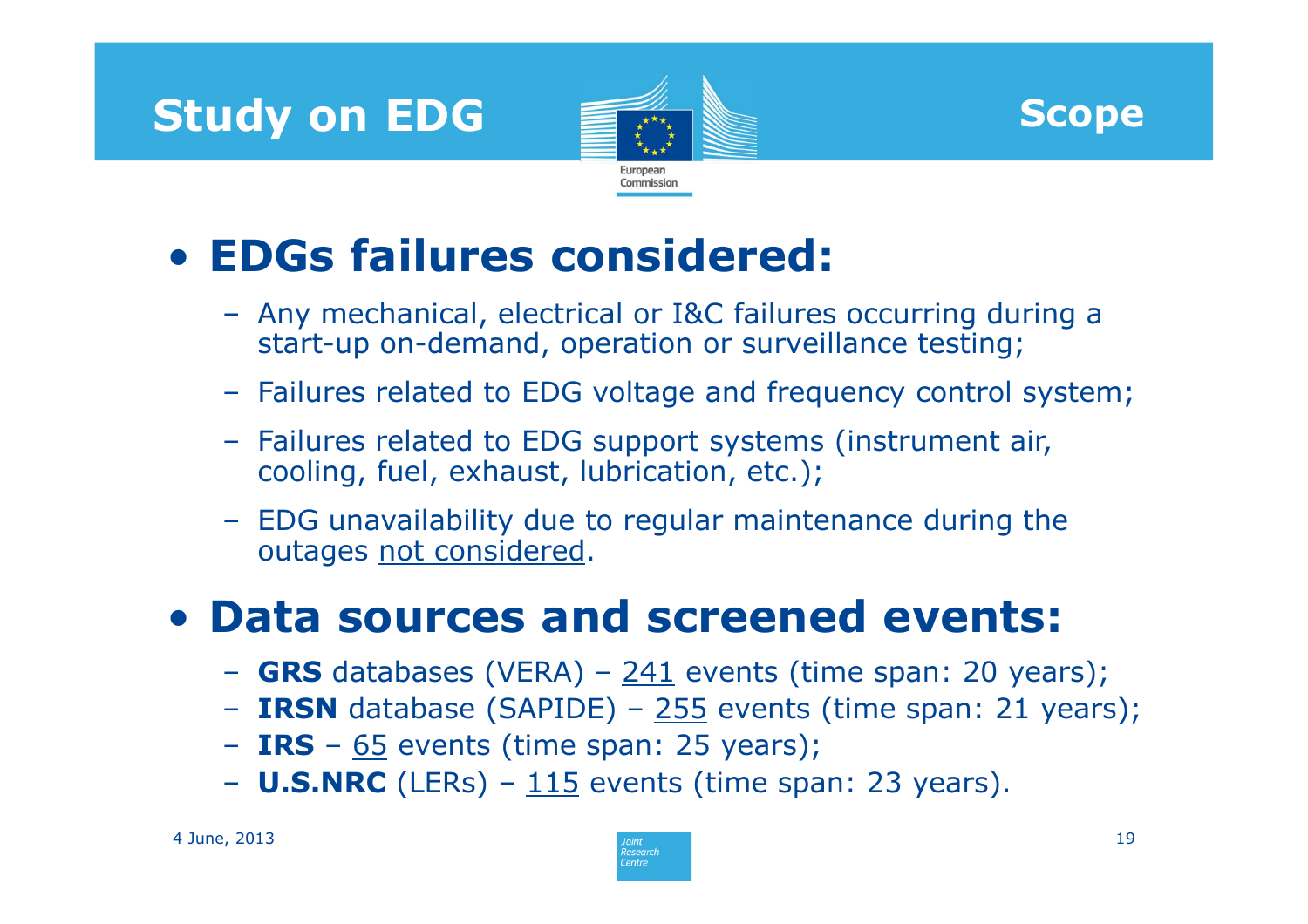## **Study on EDG**



## **Recommendations**

- **Preventive maintenance and testing**<br>
• Consistency, quality, intervals, spare parts, run test, load test, etc.<br> **- Manufacturers**<br>
• Sharing information, availability of spare parts, etc.<br> **- Operating experience feed** 

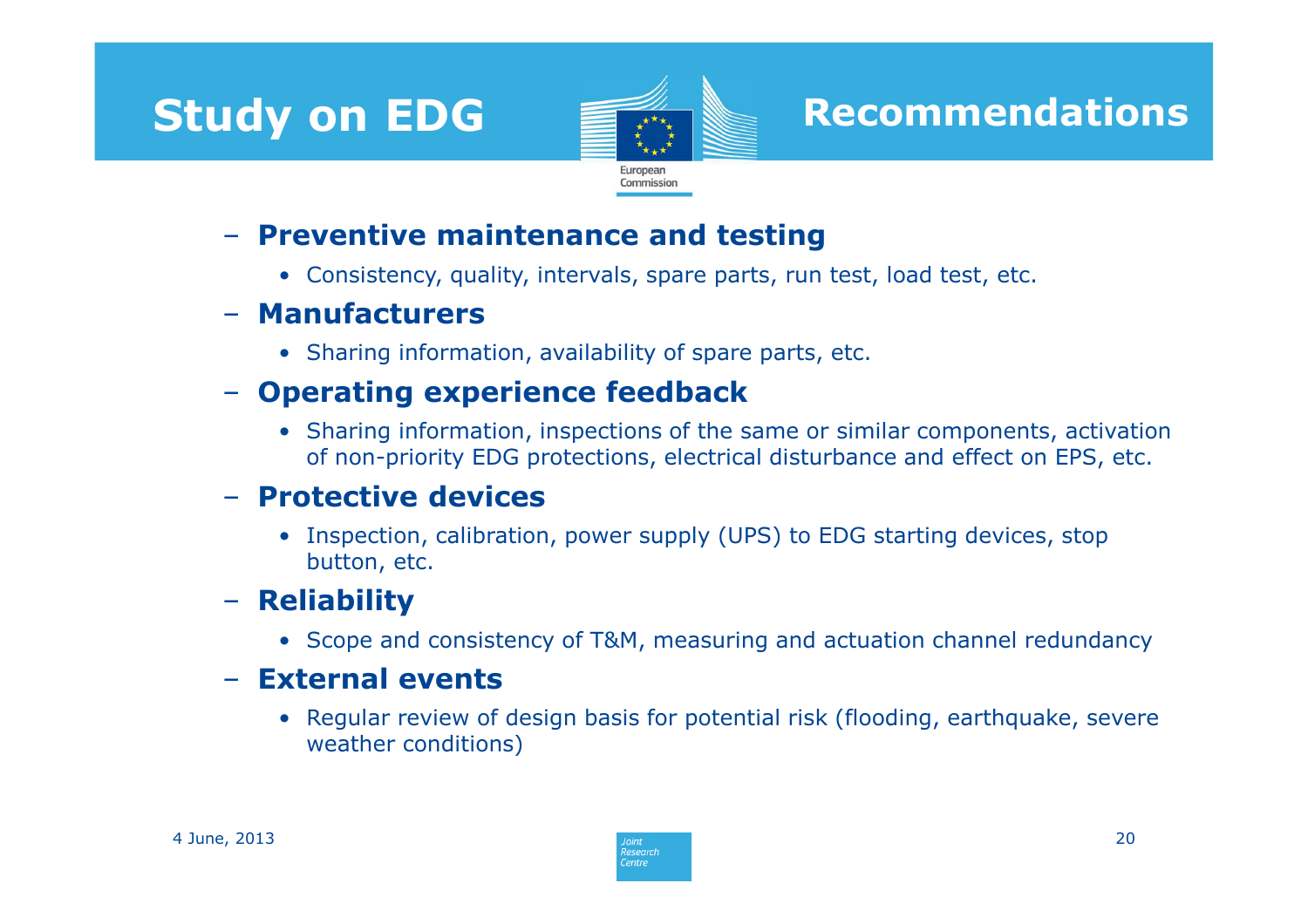

## **Clearinghouse website**

http://clearinghouse.jrc.nl/



Experience Feedback for Nuclear Power Plants are to facilitate efficient sharing and implementation of operational experience feedback to improve the safety of Nuclear Power Plants, in particular:

- 1. Improvement of NPP safet through strengthening cooperation between licensees, regulatory authorities and their Technical Support Organisations staff to collect, communicate, and evaluate reactor operational events information and apply systematically and in a consistent manner lessons learnt throughout European countries participating in the project.
- European nuclear regulators or operators, assessing the potential value of lessons learned, and ensuring that events relevant for the global OEF are reported systematically and in consistent manner to the IRS system operated by NEA/IAEA.
- 2. Screening of important operational events and keeping timely contacts with the authors of the reports as needed to improve the clarity and usefulness of the reported information.
- 3. Providing support to the original authors in categorizations of the European IRS reports (following the advise given in the IRS quidelines) to ensure consistent categorization and reduce the burden to the authors.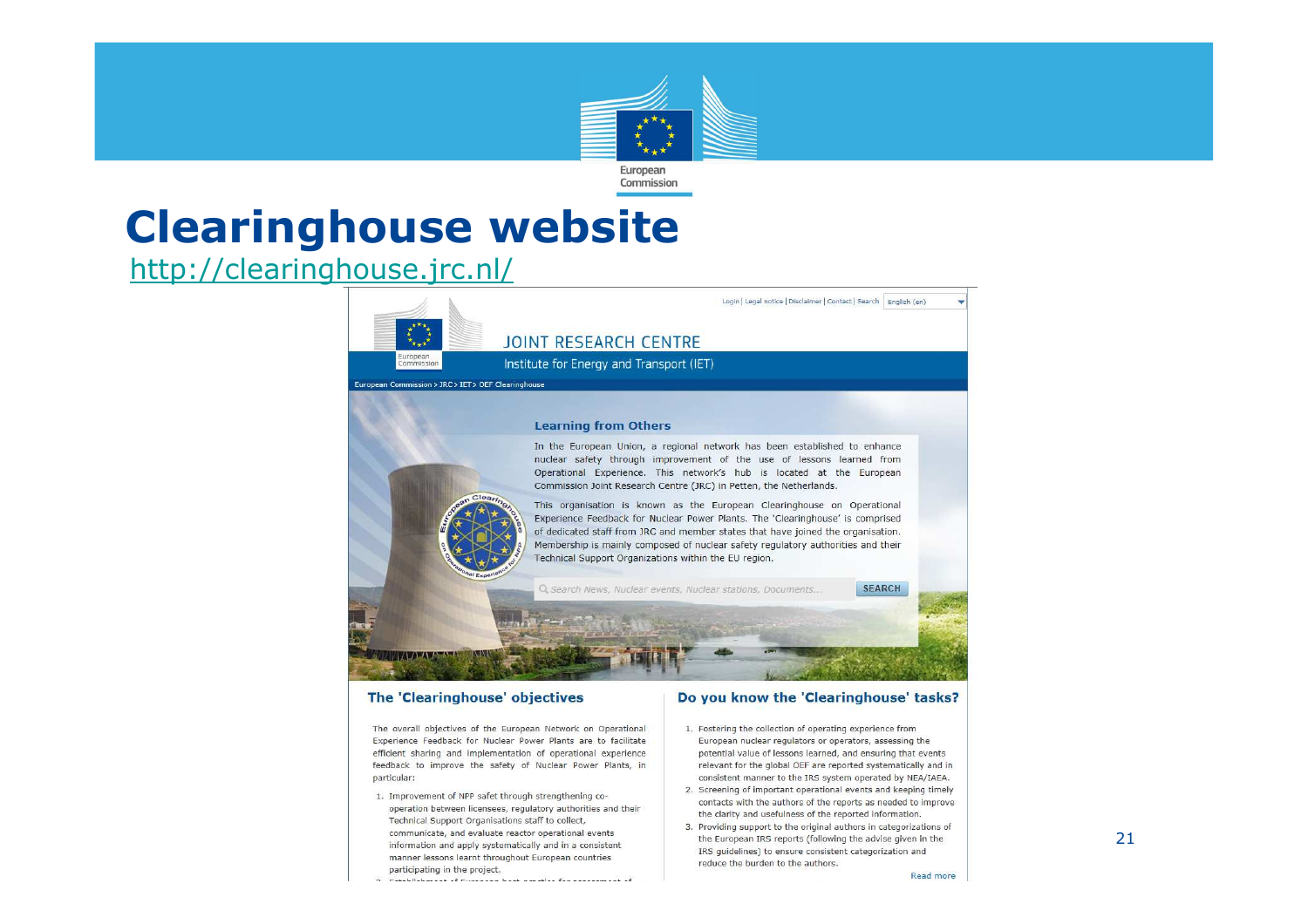

## **Clearinghouse database**

- $\bullet$  Centralized knowledge repository
- Web-based
- Mainly collection of publicly •available information

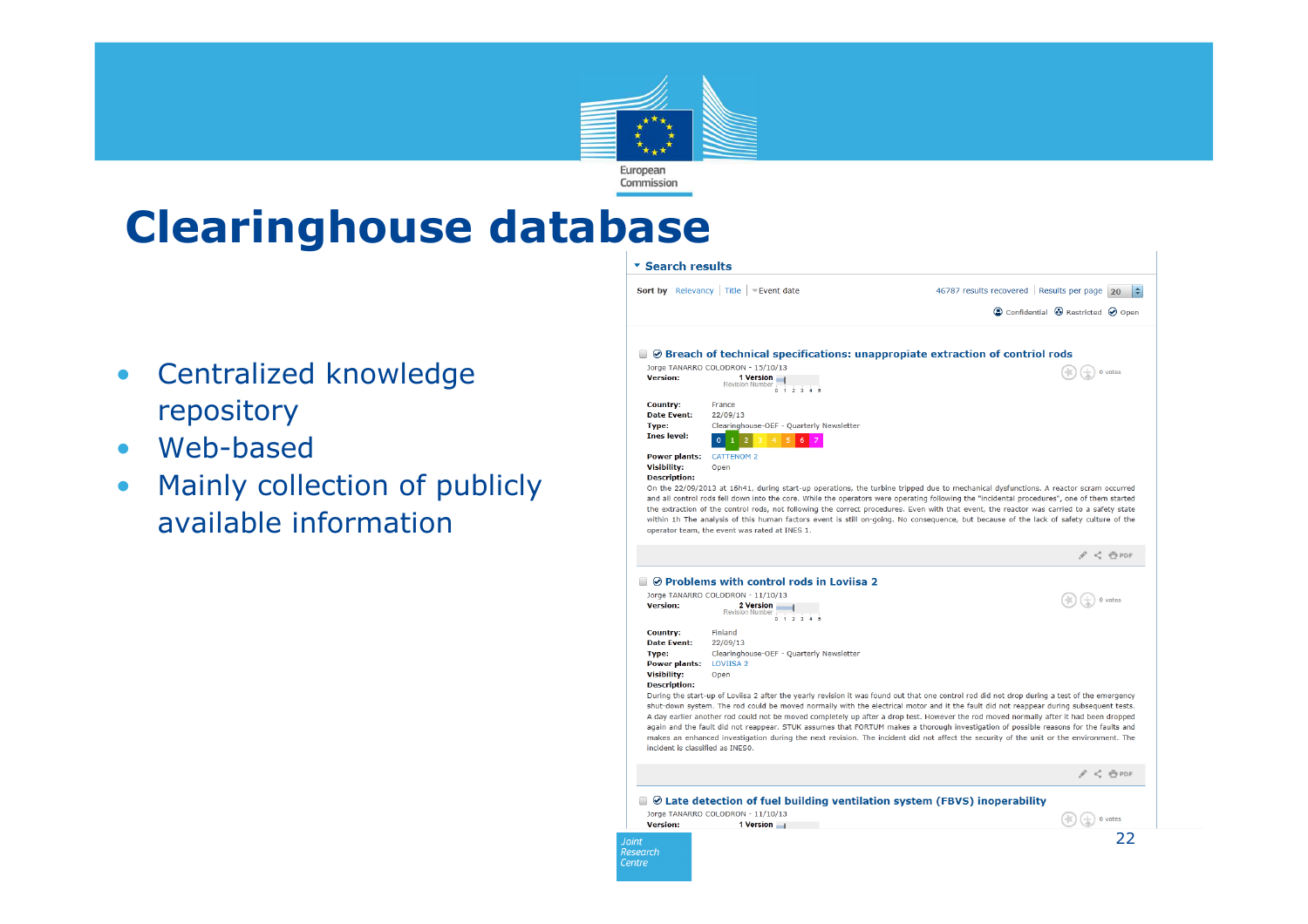

# **OEF quarterly report ("Newsletter")**

• 18 issues in https://clearinghouseoef.jrc.ec.europa.eu/documents/list/43600#cmis-browser-wrapper(publicly available)

• So far:

- A tota A total of 893 events shortlisted (Excel table and database)

- About 5 events selected per Newsletter<br>issue issue.



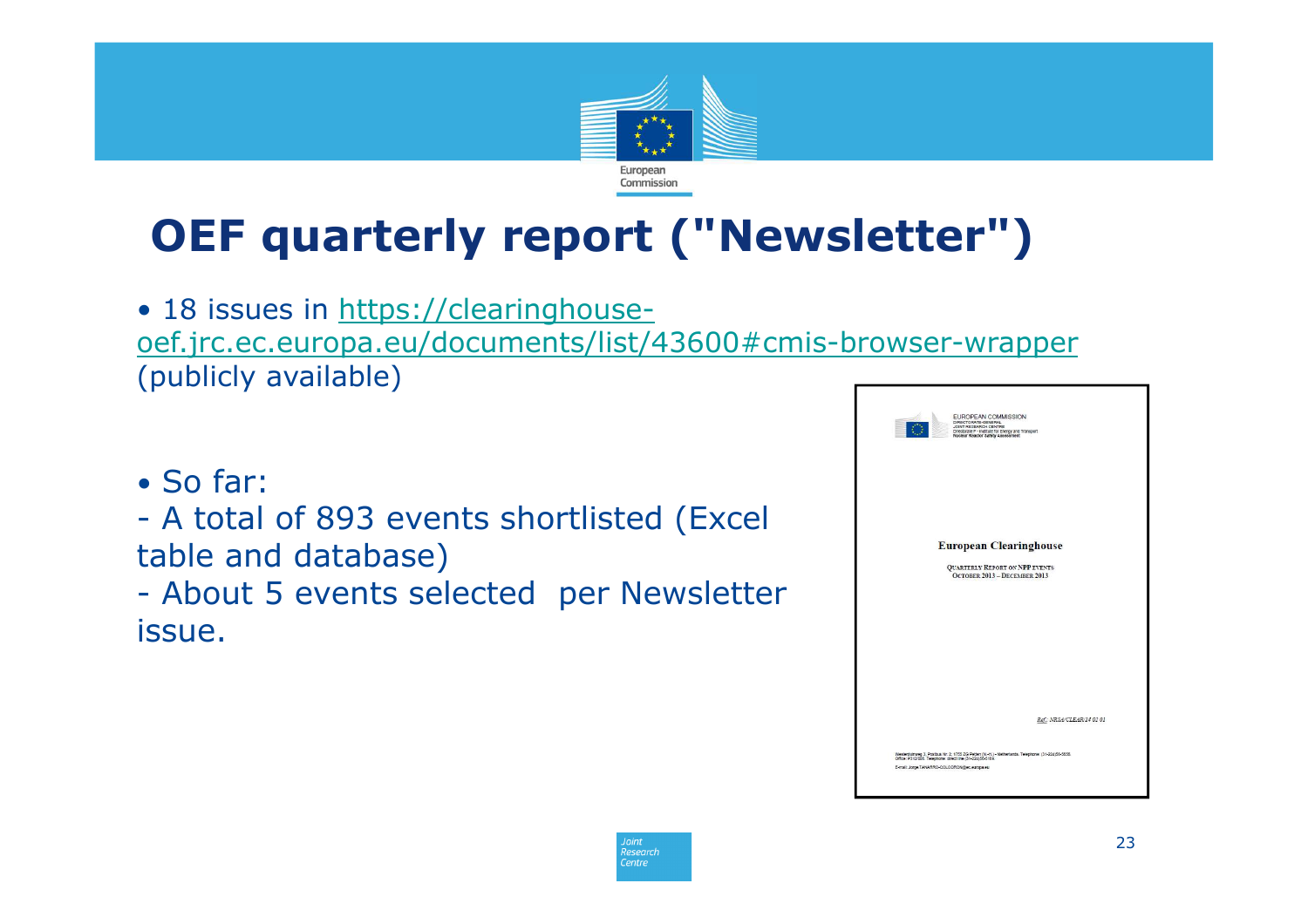

# **Annual Training on Root Cause Analysis and Event investigation**

- •**Sessions organized in 2013 and 2014**
- •**Many participants from EU countries**
- •**Very positive feedback**



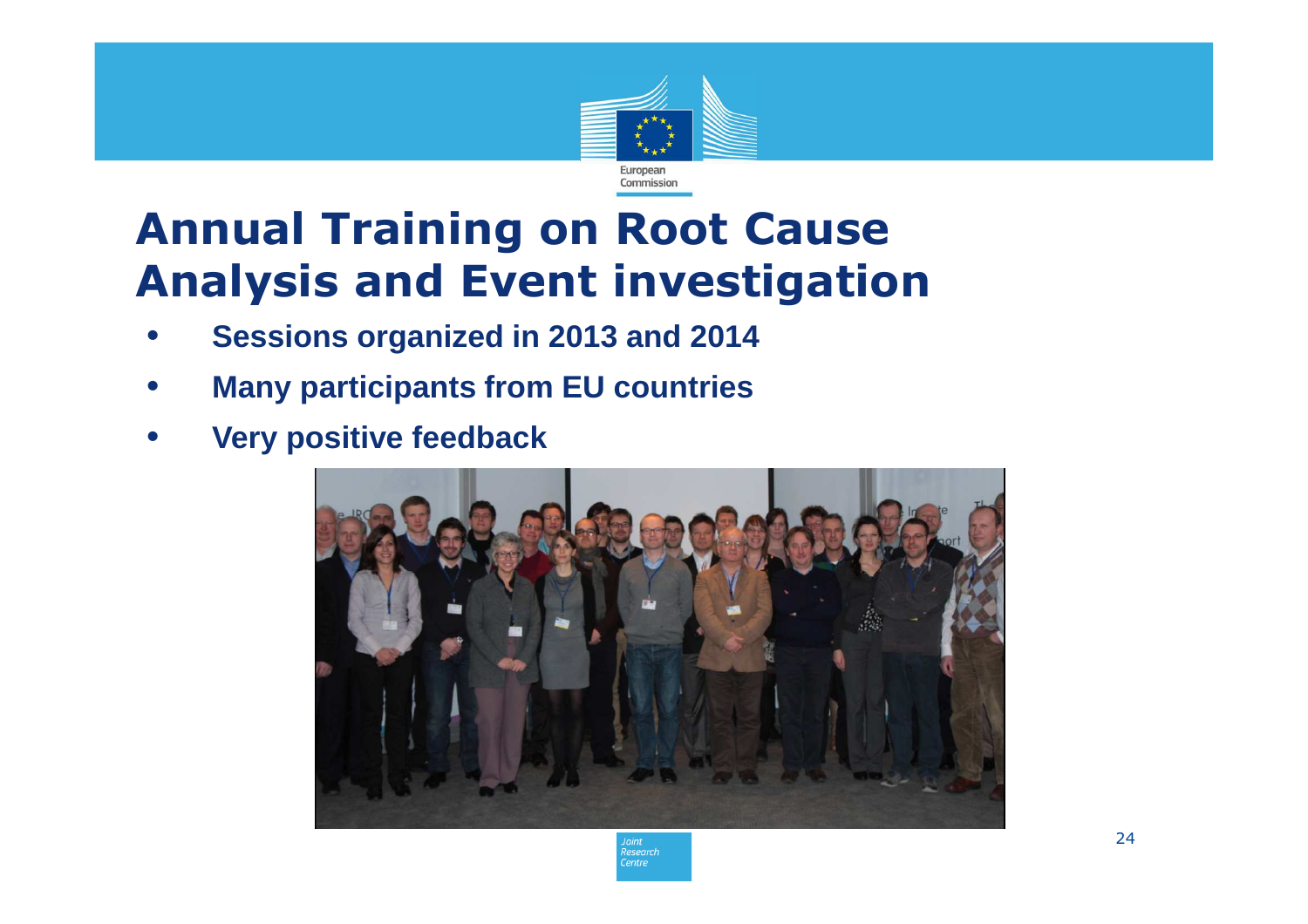

# **Review of draft IRS reports**

- $\bullet$  34 draft reports were reviewed for 9 countries up to now:
	- Well established procedure for reviews of draft IRS reports;
	- $\bullet$ Aim of these reviews is to harmonize and improve the quality level;
- •Parts of reports have also been drafted on request by countries.

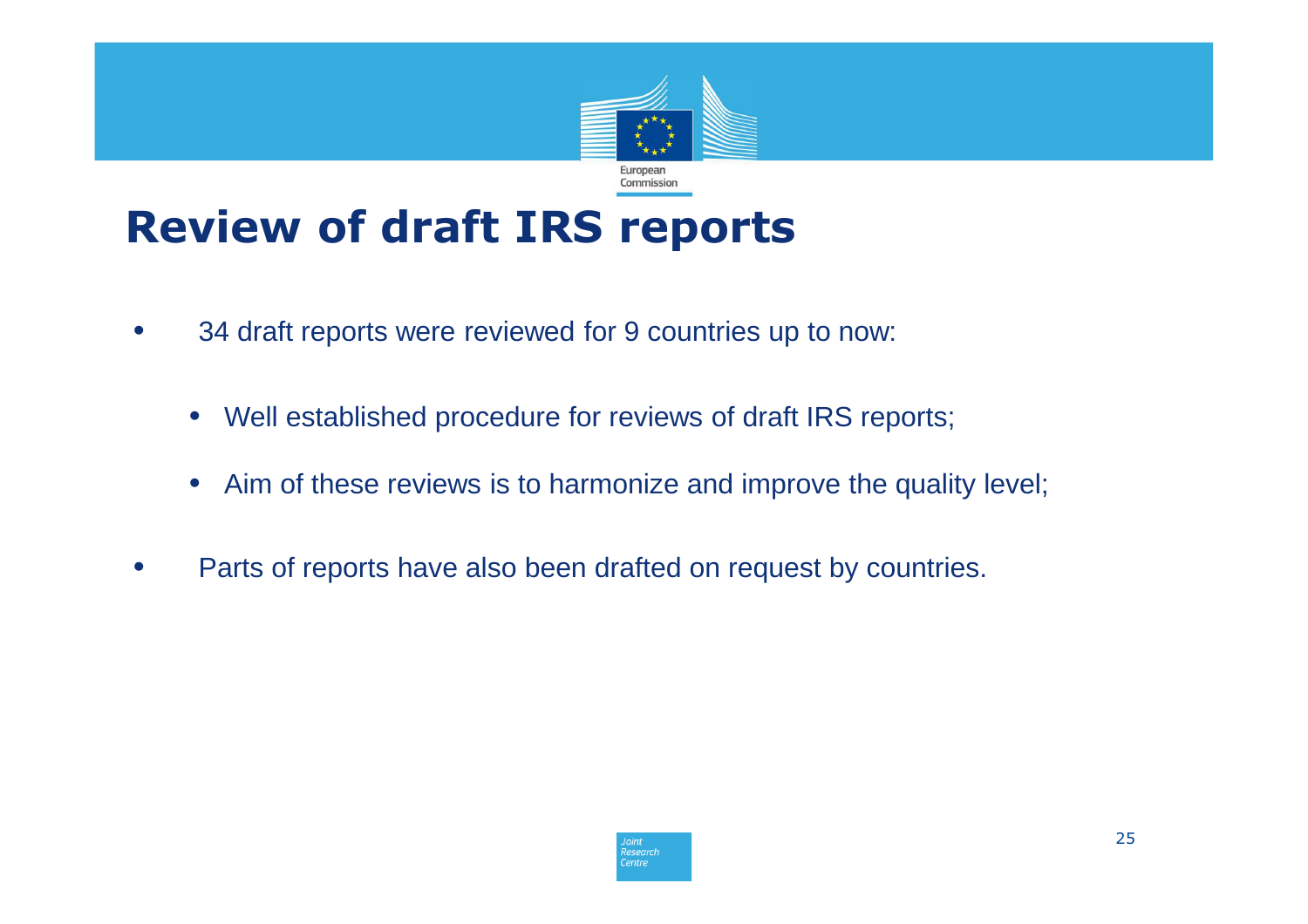

# **Background research**

- $\bullet$ Event assessment methodologies
- $\bullet$  Research on statistical methodologies for the analysis of events databases (computer tool OPERATE to identify patterns in a database)
- HOF (preparatory work to identify on which sub-family we  $\bullet$ should focus for a topical study)
- Lessons learned from other hazardous industries  $\bullet$
- $\bullet$ Technical note on Turbine-driven pumps events
- $\bullet$ Technical Note on Motor-Operated Valves

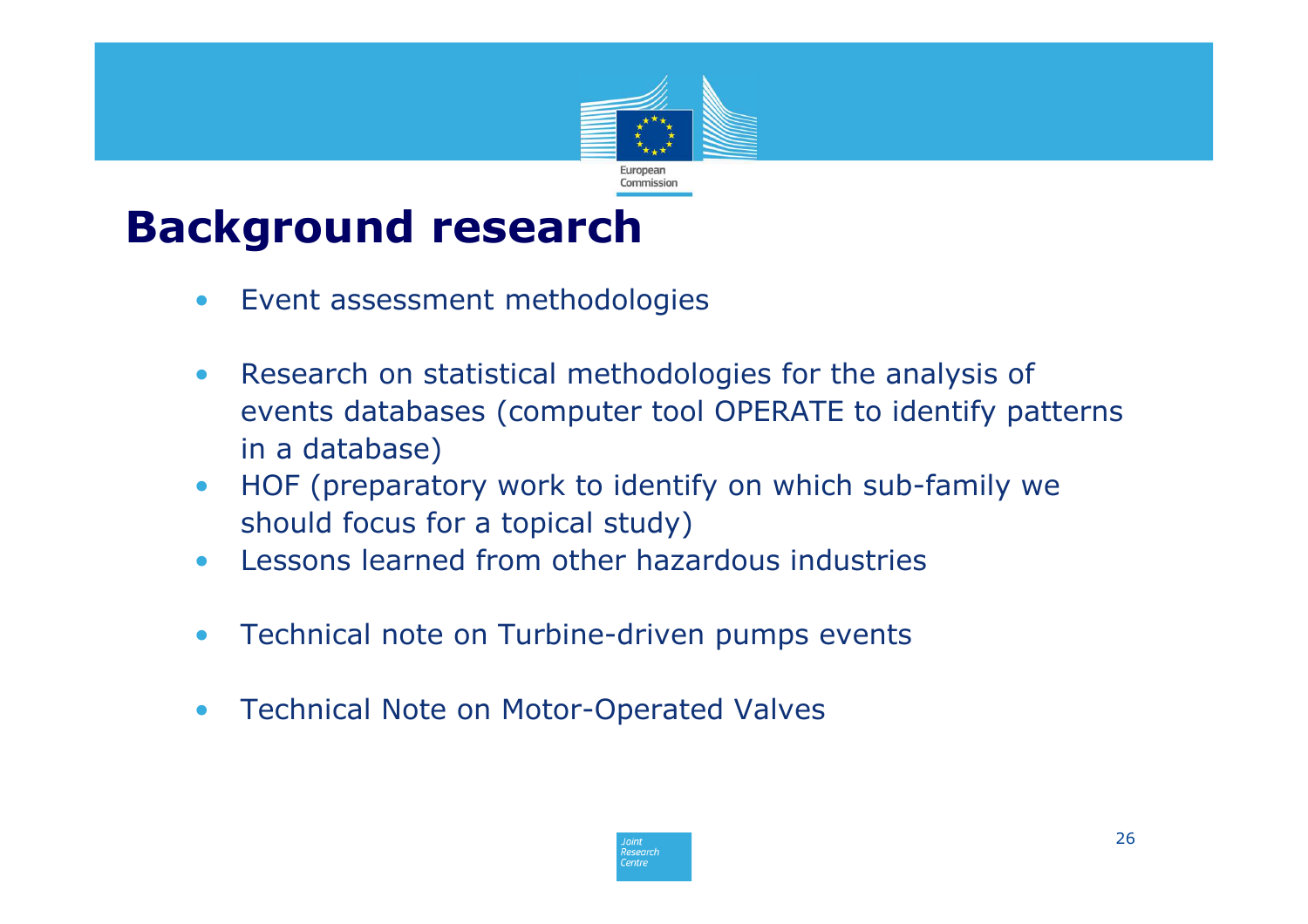

# **International cooperation**



•

•

- OECD-NEA
- WGOE•
- •WGRNR
- WGHOF•
- • Working Group on Treatment of Counterfeit, Fraudulent and Suspect Items (CFSI)



- **IAFA** 
	- Joint IAEA/OECD IRS-system•
	- Publication of JRC topical studies on IRS website  $\bullet$
	- $\bullet$ Contribution to Consultancy Meetings and IAEA scientific work.
- •PUNE agreement with China